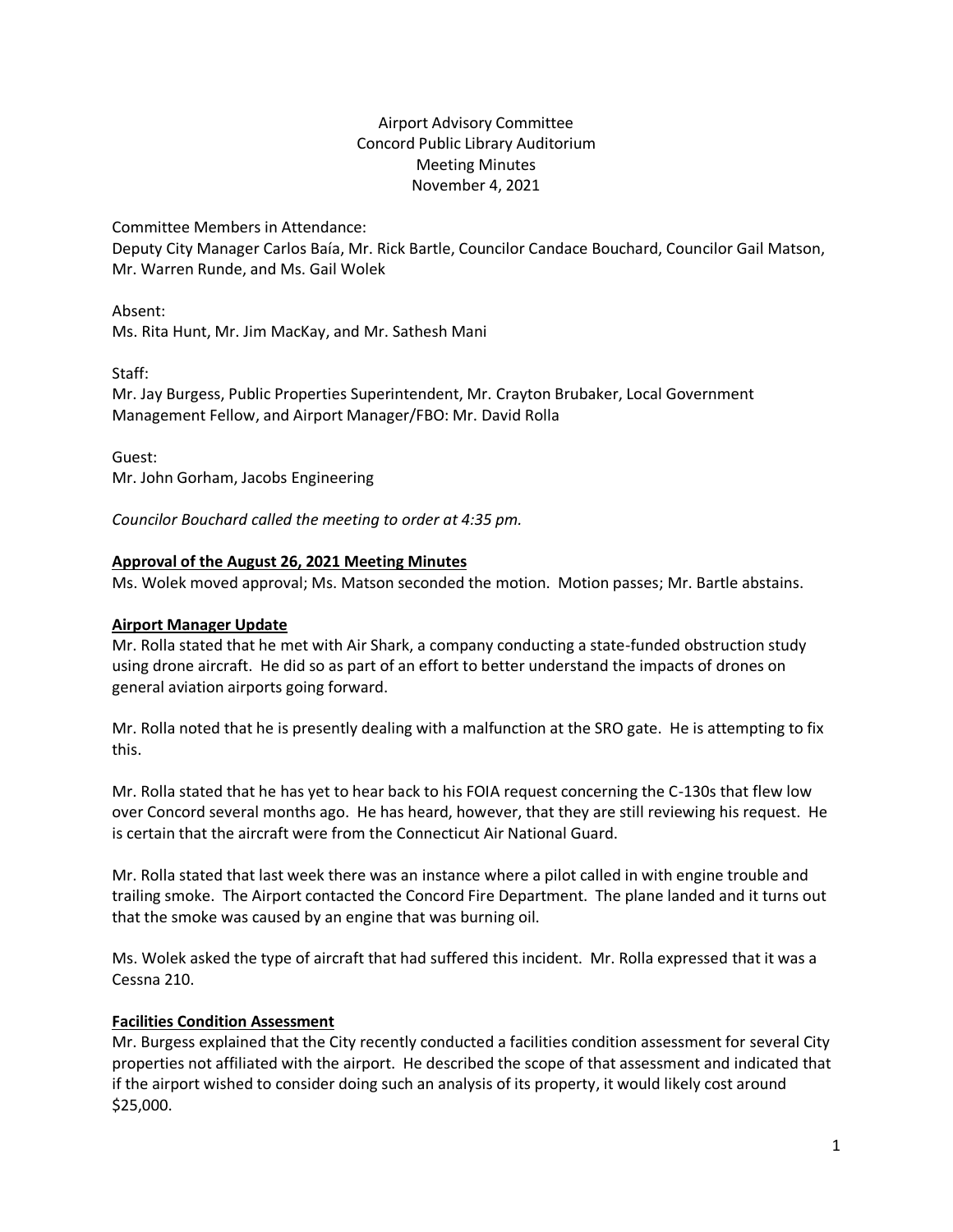Ms. Wolek asked what buildings would be included. Mr. Burgess answered that it would be the terminal, hangars and SRO building.

Ms. Drukker noted that a complete site assessment was done in 2011 as part of a federal grant so any changes proposed in a facilities assessment would need to consider that all changes would require Division of Historic Resource coordination.

### **Electric Chargers**

Councilor Bouchard recently recalled the late Joe Alosa's comments about electric aircraft. She asked if we should be considering charging stations for aircraft at the airport. Mr. Runde stated that he wasn't sure if we're there yet in terms of need for this infrastructure. If we did install them, he suggested solarpowered stations.

Mr. Rolla noted that several pilots using the airport have electric cars so having landside charging stations could be an attractive amenity. Mr. Bartle stated that there is only one aircraft manufacturer seriously looking at electric planes but he has seen an increasing number of airports offering this landside. His experience is that it is usually a tenant-driven amenity where private users might contribute toward the cost of the infrastructure along with public dollars.

Councilor Bouchard stated that she'd like to incorporate charging stations into the new Terminal project. The committee members concurred.

#### **Wings N Wheels Event**

The virtual platform is almost complete. VHB is now linking the videos to the base map. The event committee has a meeting in two weeks to review. The goal is to host it on the City's website.

Councilor Bouchard asked Mr. Baía to make access to the platform and/or videos available to the airport committee so they could take a look.

Ms. Drukker asked the committee if it would like to move forward with an "in-person" Wings N Wheels event in 2022. Councilor Matson moved that the event be "in-person"; Mr. Runde seconded the motion. Motion passes unanimously.

Mr. Bartle offered to provide contact resources that might be helpful to the event organizers.

#### **Old Business**

Ms. Drukker advised the committee that the City received the CRSSA grant for \$13,000.

Ms. Drukker reminded the committee that the City will be selecting a new "on-call" engineering consultant for the airport in Quarter 1, 2022. She noted that, in the past, one member of the airport advisory committee has been appointed to serve on the selection committee. Staff assumed that this would be the case again with this new round.

#### **New Business**

None